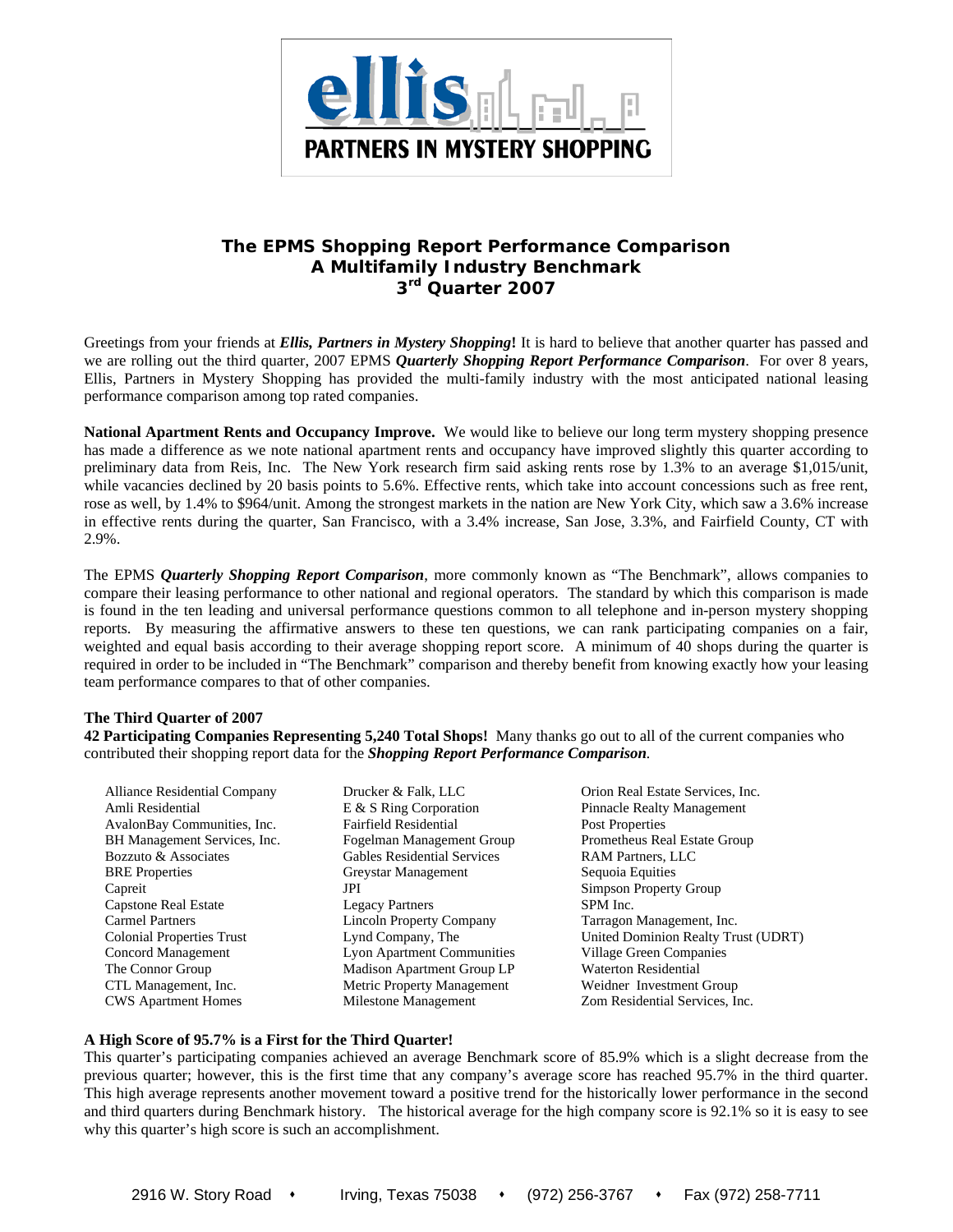| Third Quarter                   | <b>Overall Average</b> | Company Score - Average Ranges | <b>Total Shops</b> |       |  |
|---------------------------------|------------------------|--------------------------------|--------------------|-------|--|
|                                 |                        | High                           | Low                |       |  |
| 3 <sup>rd</sup><br>Quarter 2007 | 85.9%                  | 95.7%                          | 68.2%              | 5,240 |  |
| 3 <sup>rd</sup> Quarter 2006    | 84.4%                  | 92.5%                          | 72.9%              | 5,001 |  |
| $3rd$ Quarter 2005              | 83.5%                  | 95.6%                          | 60.5%              | 5,256 |  |
| $3rd$ Quarter 2004              | 85.5%                  | 94.7%                          | 75.5%              | 4.879 |  |
| 3 <sup>rd</sup><br>Quarter 2003 | 86.1%                  | 94.1%                          | 73.5%              | 5,103 |  |
| 3 <sup>rd</sup><br>Quarter 2002 | 82.6%                  | 90.3%                          | 69.5%              | 2,434 |  |
| 3 <sup>rd</sup><br>Quarter 2001 | 80.3%                  | 94.3%                          | 66.0%              | 2,066 |  |
| 3 <sup>rd</sup><br>Quarter 2000 | 76.8%                  | 83.4%                          | 56.2%              | 1,606 |  |

Since the inception of the Benchmark Report, the average Benchmark score for the third quarter is 82.74%. It is apparent that the participating companies continue to strive to beat the trends by inching up this overall average third quarter score year after year. This 2007 average is the best it has been in three years and represents a 1.5% improvement from third quarter, 2006.



This quarter's letter will feature something a little different as we hear from the top companies' exceptional on-site performers to get their take on how training has played a role in their professional growth.

G**ables Residential Claims Top Position for Fourth Time!** With an average score of **95.74%**, Gables adds to their list of record breaking awards as they now hold the record for the highest third quarter average company score in the history of the comparison. **Jana Muma**, Vice President of Training for Gables Residential, expressed her enthusiasm for her company's consistent top performance.

*"What an amazing accomplishment by the entire Gables team! The ability to consistently maintain this*  level of performance in spite of the change we have faced in both the Learning & Development Department *and the overall organization exemplifies our team's talent and continued ability to execute. I would like to personally congratulate each one of our associates for this record breaking achievement!"* 

**Mauva Hollingsworth**, Leasing Professional at Gables Wellington Apartments, Wellington, FL said this about her company's training benefits, "Gables initial training program provides an employee with a great understanding of the industry itself and the continuing education enables someone like me to solidify my knowledge. The standards at Gables are high and that aspect comes through in the training."

Advancing to the **Second Place** position for this third quarter 2007 is **Lincoln Property Company** with an average score of **94.01**%. **Scott Fleming**, Business Manager at Lincoln at Fairlane Town Center, Dearborn, MI attributes much of his success to the one on one training that his Regional Training Director provided during his first week in his new role. In addition, he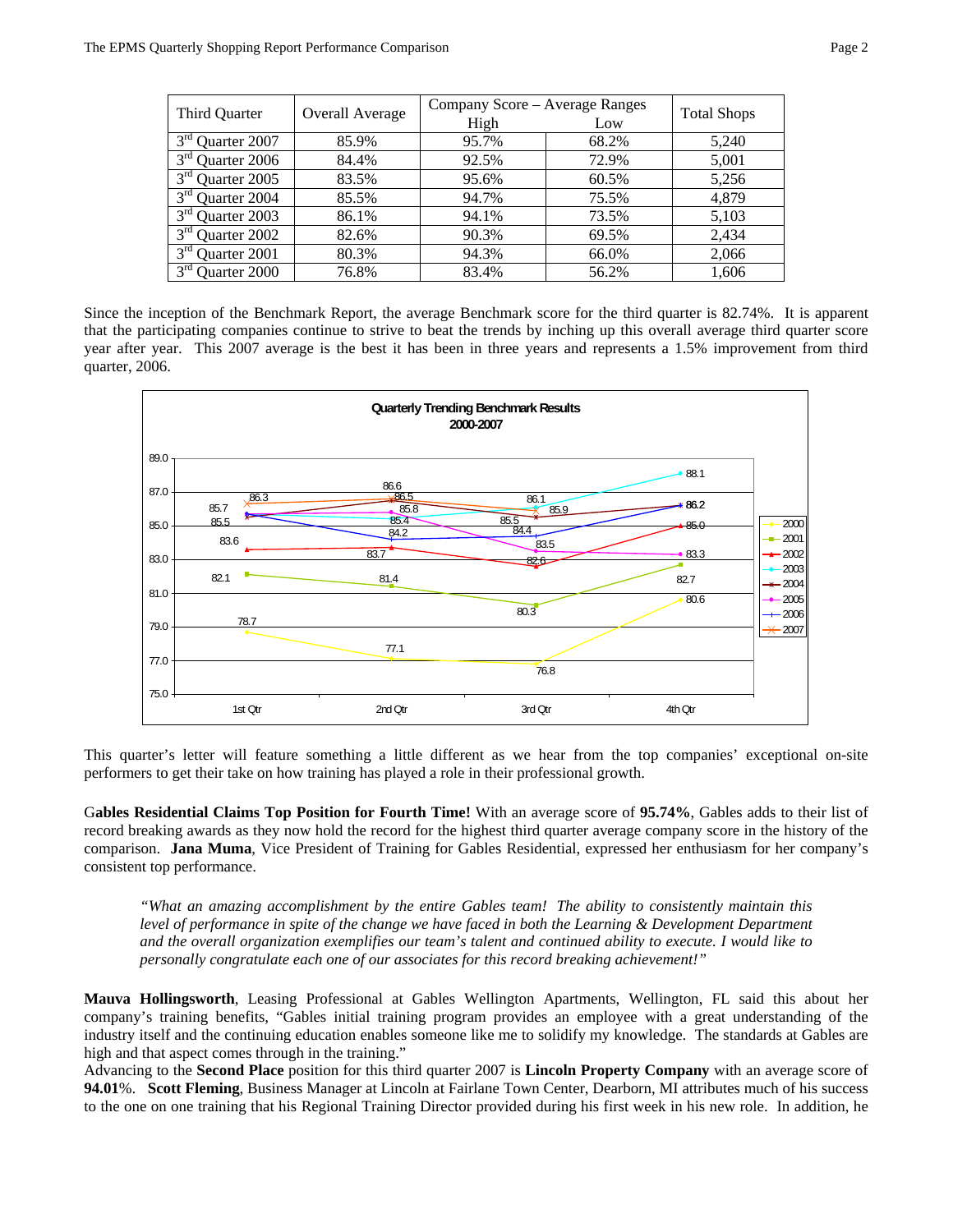stated that, "The classroom training that Lincoln provides allows individuals to learn from peers and benefit from the synergy of a group."

In **Third Place** for this round is **Avalon Bay Communities, Inc.** with an average score of **92.86%**. This marks the company's first time to break into a top three position. Vice President, National Operations, **Mona Stahling,** is elated by her team's achievement.

*"We are very excited and proud to be in the top-3 ranking! This accomplishment reflects the focus and training we place on delivering a consistent sales experience. Our shopping program with EPMS has gained the attention of associates across the organization and is incorporated in our associate recognition and incentive programs. The sales experience is an important part of our Customer Service promise to "Invest the Time" in our residents and prospects, whether interacting with them over the phone, over the Internet, or face-to-face.* 

Training is a key to performance according to **Carrie Carlson** who works at Avalon on the Alameda, San Jose, CA. "I came to Avalon Bay with no prior leasing experience, and they provided me with the tools that I need to succeed. Between the week long initial training classes, some conference call sessions and our regional *Leasing Pow Wow* which is held twice a year, Avalon continues to help its employees grow and learn."

Taking **fourth place** is **Amli Residential** with a score of **92.37%**. **Amy Hurdsman**, a Leasing Manager at Amli La Villita, Irving, TX has found the well roundedness of the Amli training program to be the best she has experienced. "Both online training and classroom training are offered here. I have had the opportunity to continue my education through some upper level classes which I hope will enable me to teach others as well. I like the fact that we are mystery shopped on a regular basis because it always provides me with an opportunity to improve."

**Carmel Partners** rounds out the **top five** with an average score of **92.26%**. "Carmel Partners provides a platform training program that includes lectures, seminars and online training. I've really benefited from the classroom setting where I can learn from another person's expertise. In addition, I appreciate that at Carmel we're taught to learn from our mistakes and go forward," said **Ranae Fugita**, a Leasing Professional at Silver Reef Apartments, Lakewood, CO.

#### **Training Trends Promote Professional Growth**

In a continuing effort to examine all of the different training methods being used by our participating companies we spoke with **Debbie Oaks, Director - Training and Associate Development for Village Green Companies.** Village Green is currently operating not only a classroom training program for its newly hired on-site personnel but the company also offers more than 50 courses using a video conference format as part of their University of Village Green. "This format works well for us because our employees still get the benefit of an instructor led classroom format without the expenses tied to travel. In addition, we have found that our employees are more engaged during video conferencing. With web based training, employees can be interrupted for any number of reasons during a self administered program. The video conference is set up just like a classroom except that the instructor is live on video." She adds that Village Green offers web based training as part of its comprehensive training program but these classes are geared more toward operations, maintenance and technical areas.

**Karen Brandell, Director of Educational Services** with **Concord Management** reports that the company has set some important goals in the training arena for 2008. "Our challenge was trying to be economical but also to provide the energy and resources needed to train the masses. After extensive research of companies both in and out of our industry, we are planning to roll out what we will call a *new day* of training at Concord. The program will be blended to include web based classes for some of the basics, but the bulk of our core classes will be handled in a classroom setting. Our expectation is that we will see better employee retention and a higher return on our training investment." Karen added, "Our new program will allow us to more quickly identify performance issues which will be a positive for both the employees and the bottom line."

During the many interviews with the on-site professionals, it was unanimous that each received the greatest direct benefit to their role from one on one or classroom style training. The "hands on" experience was the best learning tool for those who are on the front line every day. Carrie Carlson summarized it simply, "It's great to be around your peers and hear what is working best for them. Personal mentoring is still the best education." Direct coaching, mentoring and role playing still seem to be the most preferred learning experience by the sales associates.

Our interviews indicated that many of the benchmark participating companies are continually evaluating their training programs to update their format and ensure the content is most effective. From online classes to one on one mentoring type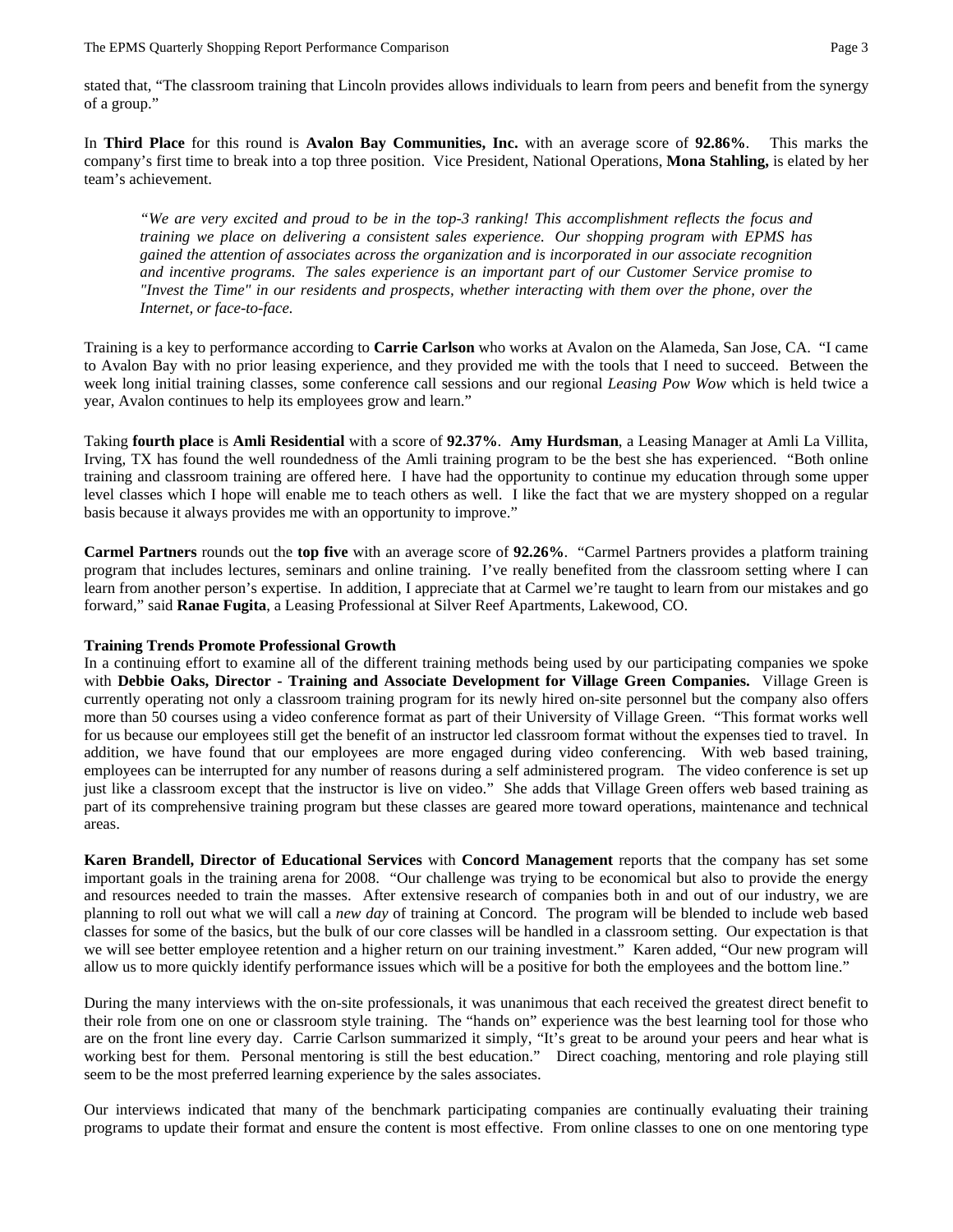programs, it appears that many of our top companies are utilizing multiple training methods to achieve sales and leasing excellence.

Thank you for your participation in the quarterly survey. We appreciate all of the enthusiasm and candor that you and your team members share to enhance the strength and solidarity of our industry. We hope you will find Ellis, Partners in Mystery Shopping to be not only the finest source for mystery shopping but also a training resource for your organization.

Sincerely,

# *Joanna Ellis*

Joanna Ellis, CAPS President jellis@empsonline.com

Enclosure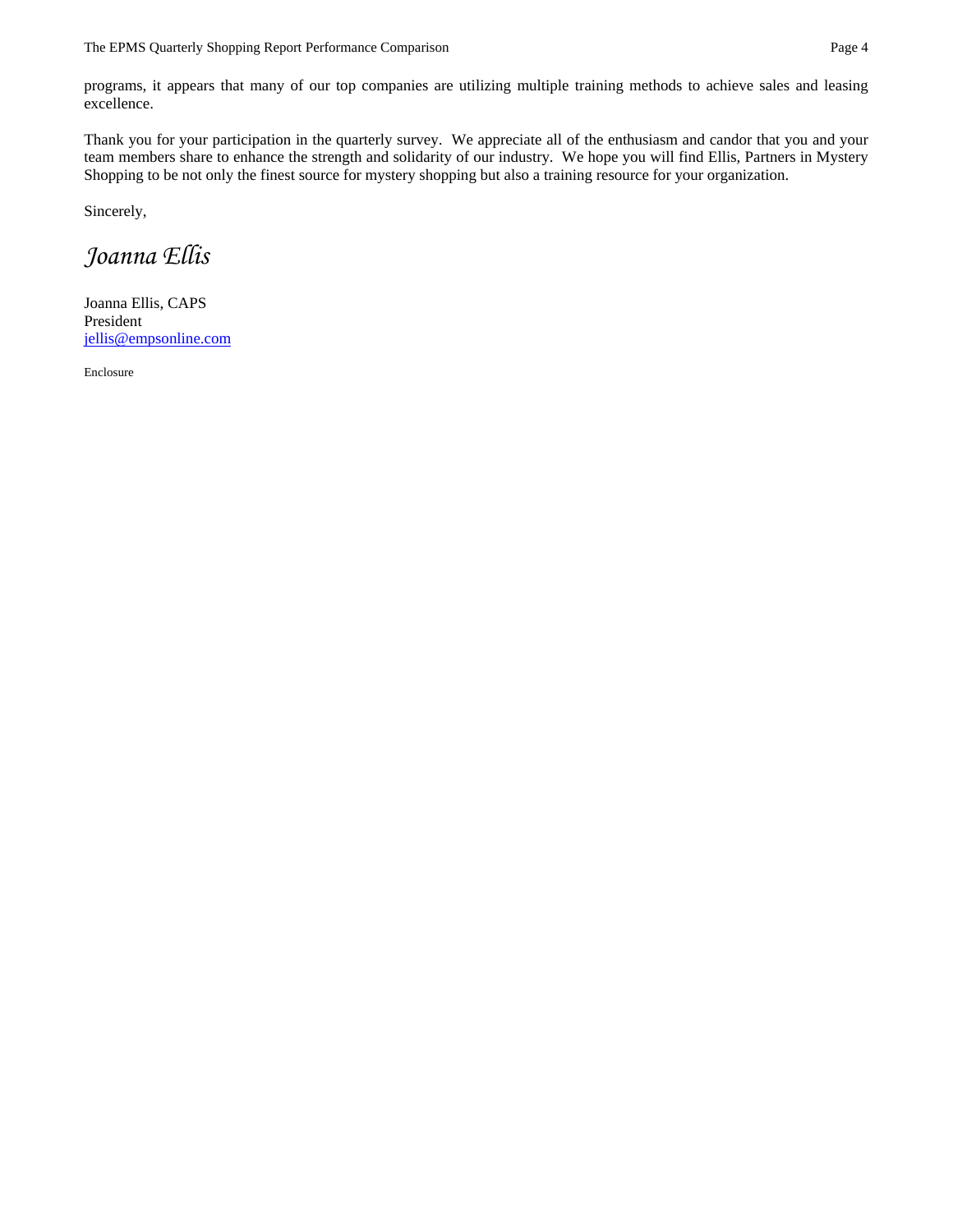

#### **SHOPPING REPORT PERFORMANCE COMPARISON**© **THIRD QUARTER, 2007 MULTIFAMILY INDUSTRY BENCHMARK**

|                                           | <b>TELEPHONE</b><br><b>PRESENTATION</b> |                     | <b>ON-SITE</b><br><b>PRESENTATION</b>         |                                             |                              |                   |                                 |                       |                           |                     |                                            |                                                                |                                                                                             |
|-------------------------------------------|-----------------------------------------|---------------------|-----------------------------------------------|---------------------------------------------|------------------------------|-------------------|---------------------------------|-----------------------|---------------------------|---------------------|--------------------------------------------|----------------------------------------------------------------|---------------------------------------------------------------------------------------------|
|                                           | Q <sub>1</sub>                          | Q <sub>2</sub>      | Q3<br>Q4<br>Q5<br>Q6<br>Q7<br>Q8<br>Q9<br>Q10 |                                             |                              |                   |                                 |                       |                           |                     |                                            |                                                                |                                                                                             |
|                                           | Set<br>Appointment                      | Telephone<br>Number | First<br>Impression                           | Identify<br><b>Specific</b><br><b>Needs</b> | Discuss/<br>Show<br>Property | Apt.<br>Condition | Feature/<br><b>Benefit Sell</b> | Overcome<br>Objection | Ask for<br><b>Deposit</b> | Lease from<br>Agent | <b>CLIENT</b><br>OVERALL<br><b>AVERAGE</b> | <b>Alliance Residential Company</b><br><b>Amli Residential</b> | <b>Participating Companies</b><br><b>Legacy Partners</b><br><b>Lincoln Property Company</b> |
| <b>QUESTION OVERALL</b><br><b>AVERAGE</b> | 86.28%                                  | 76.05%              | 92.14%                                        | 86.45%                                      | 91.22%                       | 94.28%            | 86.87%                          | 94.75%                | 65.80%                    | 85.50%              | 85.93%                                     | AvalonBay Communities, Inc.                                    | Lynd Company, The                                                                           |
| <b>Gables Residential</b>                 | 96.89%                                  | 88.24%              | 98.27%                                        | 97.23%                                      | 97.92%                       | 97.58%            | 97.58%                          | 98.96%                | 89.62%                    | 95.16%              | 95.74%                                     | BH Management Services, Inc.                                   | <b>Lyon Apartment Communities</b>                                                           |
| <b>Lincoln Property</b><br>Company        | 97.37%                                  | 88.07%              | 95.94%                                        | 95.70%                                      | 89.26%                       | 98.09%            | 99.05%                          | 98.81%                | 87.11%                    | 90.69%              | 94.01%                                     | <b>Bozzuto &amp; Associates</b>                                | <b>Madison Apartment Group LP</b>                                                           |
| AvalonBay<br>Communities, Inc.            | 95.81%                                  | 89.66%              | 95.07%                                        | 91.38%                                      | 99.01%                       | 96.06%            | 86.70%                          | 99.26%                | 82.02%                    | 93.60%              | 92.86%                                     | <b>BRE Properties</b>                                          | <b>Metric Property Management</b>                                                           |
| Amli Residential                          | 95.39%                                  | 80.92%              | 96.71%                                        | 94.73%                                      | 94.73%                       | 99.34%            | 96.05%                          | 98.68%                | 75.00%                    | 92.11%              | 92.37%                                     | Capreit                                                        | <b>Milestone Management</b>                                                                 |
| <b>Carmel Partners</b>                    | 94.73%                                  | 82.71%              | 96.99%                                        | 96.24%                                      | 94.73%                       | 96.99%            | 96.99%                          | 98.50%                | 76.69%                    | 87.97%              | 92.26%                                     | <b>Capstone Real Estate</b>                                    | Orion Real Estate Services, Inc.                                                            |
| <b>CLIENT 6</b>                           | 92.45%                                  | 81.13%              | 96.23%                                        | 92.45%                                      | 100.00%                      | 98.11%            | 90.57%                          | 88.68%                | 83.02%                    | 92.45%              | 91.51%                                     | <b>Carmel Partners</b>                                         | <b>Pinnacle Realty Management</b>                                                           |
| <b>CLIENT 7</b>                           | 90.52%                                  | 82.76%              | 95.69%                                        | 91.38%                                      | 94.83%                       | 96.55%            | 99.14%                          | 96.55%                | 72.41%                    | 93.10%              | 91.29%                                     | <b>Colonial Properties Trust</b>                               | <b>Post Properties</b>                                                                      |
| <b>CLIENT 8</b>                           | 98.53%                                  | 94.12%              | 94.12%                                        | 94.12%                                      | 89.71%                       | 91.18%            | 88.24%                          | 94.12%                | 73.53%                    | 83.82%              | 90.15%                                     | <b>Concord Management</b>                                      | <b>Prometheus Real Estate Group</b>                                                         |
| <b>CLIENT 9</b>                           | 100.00%                                 | 97.83%              | 85.87%                                        | 90.22%                                      | 92.39%                       | 96.74%            | 90.22%                          | 95.65%                | 70.65%                    | 80.43%              | 90.00%                                     | <b>The Connor Group</b>                                        | <b>RAM Partners, LLC</b>                                                                    |
| <b>CLIENT 10</b>                          | 95.12%                                  | 85.37%              | 95.12%                                        | 92.68%                                      | 95.12%                       | 95.12%            | 90.24%                          | 97.56%                | 63.41%                    | 87.80%              | 89.76%                                     | CTL Management, Inc.                                           | <b>Sequoia Equities</b>                                                                     |
| <b>CLIENT 11</b>                          | 78.26%                                  | 65.22%              | 100.00%                                       | 93.48%                                      | 97.83%                       | 97.83%            | 100.00%                         | 91.30%                | 73.91%                    | 97.83%              | 89.57%                                     | <b>CWS Apartment Homes</b>                                     | <b>Simpson Property Group</b>                                                               |
| <b>CLIENT 12</b>                          | 98.36%                                  | 83.61%              | 95.08%                                        | 96.72%                                      | 96.72%                       | 78.69%            | 95.08%                          | 93.44%                | 70.49%                    | 86.89%              | 89.51%                                     | Drucker & Falk, LLC                                            | SPM, Inc.                                                                                   |
| <b>CLIENT 13</b>                          | 93.55%                                  | 76.77%              | 94.20%                                        | 88.39%                                      | 93.55%                       | 95.48%            | 93.55%                          | 93.55%                | 70.32%                    | 89.03%              | 88.84%                                     | E & S Ring Corporation                                         | Tarragon Management, Inc.                                                                   |
| <b>CLIENT 14</b>                          | 81.82%                                  | 84.09%              | 88.64%                                        | 93.18%                                      | 93.18%                       | 95.45%            | 90.91%                          | 100.00%               | 70.45%                    | 88.64%              | 88.64%                                     | <b>Fairfield Residential</b>                                   | <b>UDR</b>                                                                                  |
| <b>CLIENT 15</b>                          | 82.35%                                  | 68.63%              | 96.08%                                        | 94.12%                                      | 98.04%                       | 94.12%            | 88.24%                          | 100.00%               | 70.59%                    | 90.20%              | 88.24%                                     | <b>Fogelman Management Group</b>                               | <b>Village Green Companies</b>                                                              |
| CLIENT <sub>16</sub>                      | 92.73%                                  | 70.91%              | 92.73%                                        | 92.73%                                      | 94.55%                       | 98.18%            | 85.46%                          | 98.18%                | 67.27%                    | 89.09%              | 88.18%                                     | <b>Gables Residential Services</b>                             | <b>Waterton Residential</b>                                                                 |
| <b>CLIENT 17</b>                          | 96.88%                                  | 71.09%              | 93.75%                                        | 89.06%                                      | 96.88%                       | 96.88%            | 92.97%                          | 93.75%                | 60.16%                    | 89.06%              | 88.05%                                     | <b>Greystar Management</b>                                     | <b>Weidner Investment Services</b>                                                          |
| <b>CLIENT 18</b>                          | 88.89%                                  | 66.67%              | 95.06%                                        | 88.89%                                      | 96.91%                       | 96.30%            | 91.36%                          | 97.53%                | 67.90%                    | 88.89%              | 87.84%                                     | JPI                                                            | <b>ZOM Residential</b>                                                                      |
| <b>CLIENT 19</b>                          | 87.23%                                  | 75.53%              | 91.49%                                        | 87.23%                                      | 94.68%                       | 96.81%            | 94.68%                          | 92.55%                | 65.96%                    | 89.36%              | 87.55%                                     |                                                                |                                                                                             |
| <b>CLIENT 20</b>                          | 91.13%                                  | 70.97%              | 95.16%                                        | 84.68%                                      | 96.77%                       | 98.39%            | 87.10%                          | 92.74%                | 67.74%                    | 83.87%              | 86.85%                                     |                                                                | * Representing 5,240 shopping reports                                                       |
| <b>CLIENT 21</b>                          | 92.11%                                  | 78.95%              | 92.11%                                        | 76.32%                                      | 100.00%                      | 86.84%            | 92.11%                          | 94.74%                | 65.79%                    | 89.47%              | 86.84%                                     |                                                                |                                                                                             |

## **Benchmark 1st Place Company**

#### **Gables Residential Services**

Jana Muma - Vice President of Training

*"What an amazing accomplishment by the entire Gables team! The ability to consistently maintain this level of performance in spite of the change we have faced in both the Learning & Development Department and the overall organization exemplifies our team's talent and continued ability to execute. I would like to personally congratulate each one of our associates for this record breaking achievement!"*

> **Joanna Ellis, CAPS Vice President of Operations 972-256-3767**

**Ellis Property Management Services, Inc. 2916 W. Story Road Irving, Texas 75038 www.epmsonline.com**

*TELEPHONE*